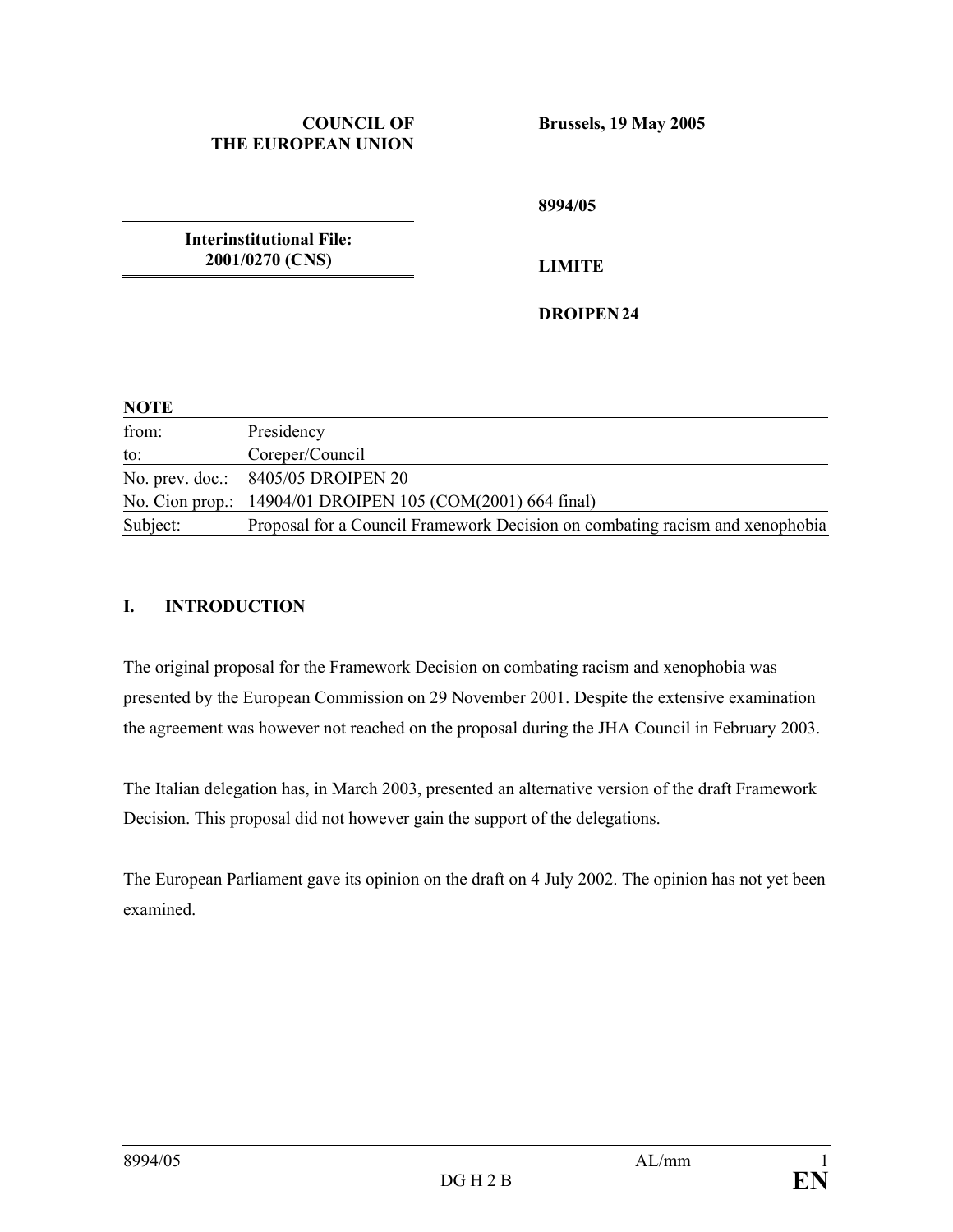The JHA Council on 24 February 2005 gave a mandate to the Working Party on Substantive Criminal Law to resume the examination of the draft Council Framework Decision. Accordingly, the Working Party opened the discussions on the draft on the basis of the state of affairs achieved in 2003. The Framework Decision was further examined by the Article 36 Committee on 4 April 2005 and on 10 May 2005, on the basis of document 8405/05 DROIPEN 20.

#### **II. OUTSTANDING QUESTIONS**

#### **1. General observations**

The compromise package presented by the Presidency to the delegations at the meeting of the Article 36 Committee on the 10.05.2005 was the basis for the discussion. The discussions have shown a real commitment of the delegations to reach an agreement on the text. In view of the foregoing the Presidency is presenting to the Coreper/Council a new text, amended to take account of the observations made by the delegations.

The Presidency believes that the text strikes the right balance between different opinions expressed by the delegations in the course of the discussions. The present text of Article 8 refers back to the wording set in doc. 7280/03 DROIPEN 14. The Presidency proposes that it is accompanied by the declaration of the Council, set out in Annex III, which sets the present Framework Decision in a context of a step by step process whose successive elements are the 1996 Joint Action<sup>1</sup>, the present Framework Decision (2005) and the Framework Decision on the European Evidence Warrant  $(2006)^2$ .

The examination of the Preamble to the Council Framework Decision was not concluded yet, however in the opinion of the Presidency and several delegations this may be best achieved once the agreement is found on the text of the articles.

 **1** Joint Action 96/443/JHA of 15 July 1996 concerning action to combat racism and xenophobia, OJ L 185, P. 0005-0007.

**<sup>2</sup>** 2004/0813 (CNS).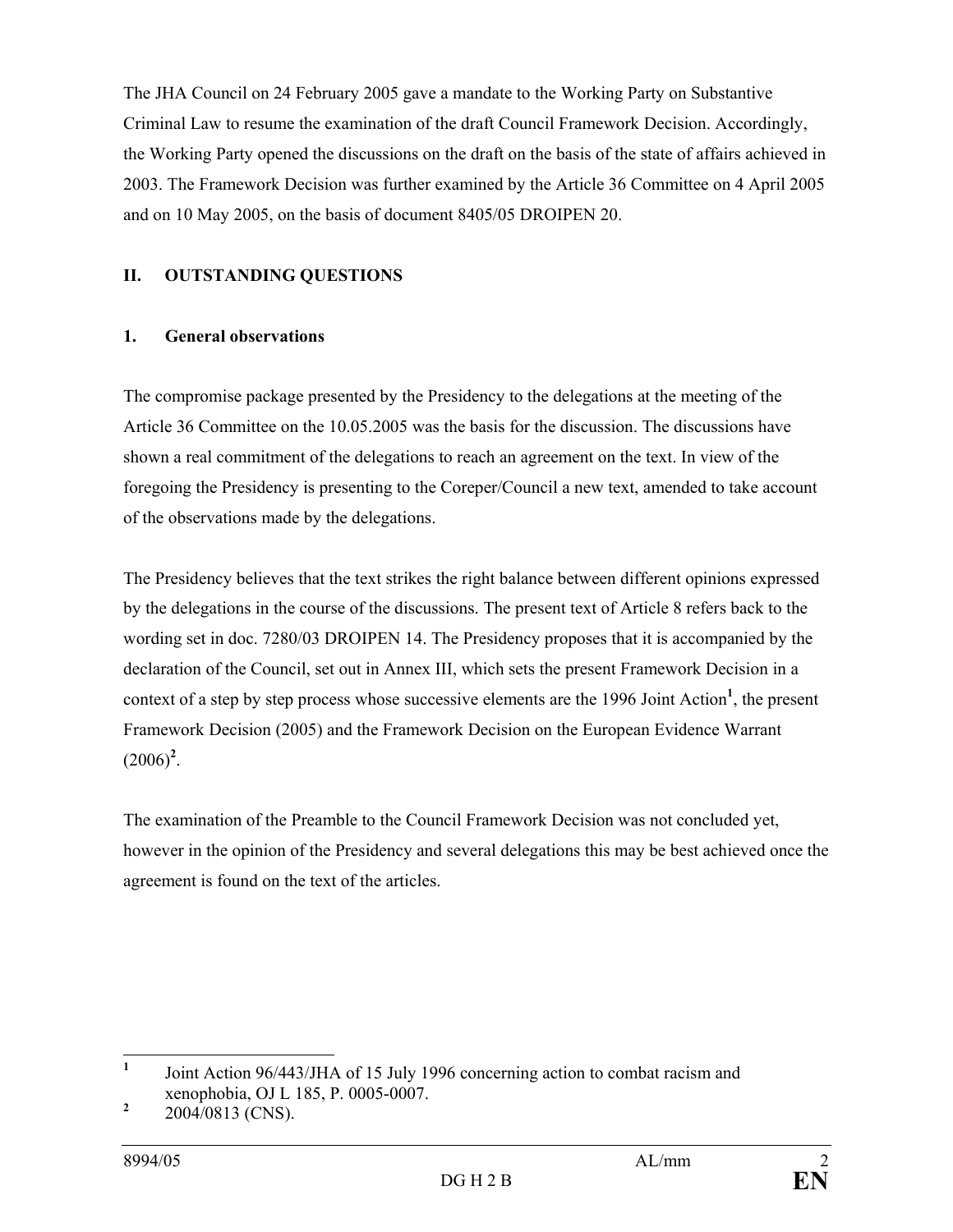#### **2. General reservations**

The Framework Decision is subject to the general scrutiny reservations entered by the Italian and Polish delegations, and to parliamentary scrutiny reservations entered by the Danish, German, Irish, Netherlands, Swedish, Lithuanian, Estonian and United Kingdom delegations.

#### **III. CONCLUSIONS**

The text of the proposal for the Council Framework Decision on combating racism and xenophobia is set out in the Annex to this document. The Presidency proposes that Articles 1−12 as set out in the Annex should be the basis for an agreement on general approach by the Council meeting on 2−3 June 2005.

The Coreper/Council is invited to agree on this approach.

The Presidency suggests, that the Preamble is further discussed by the Article 36 Committee.

 $\frac{1}{2}$ 

The Coreper/Council is invited to agree on this approach.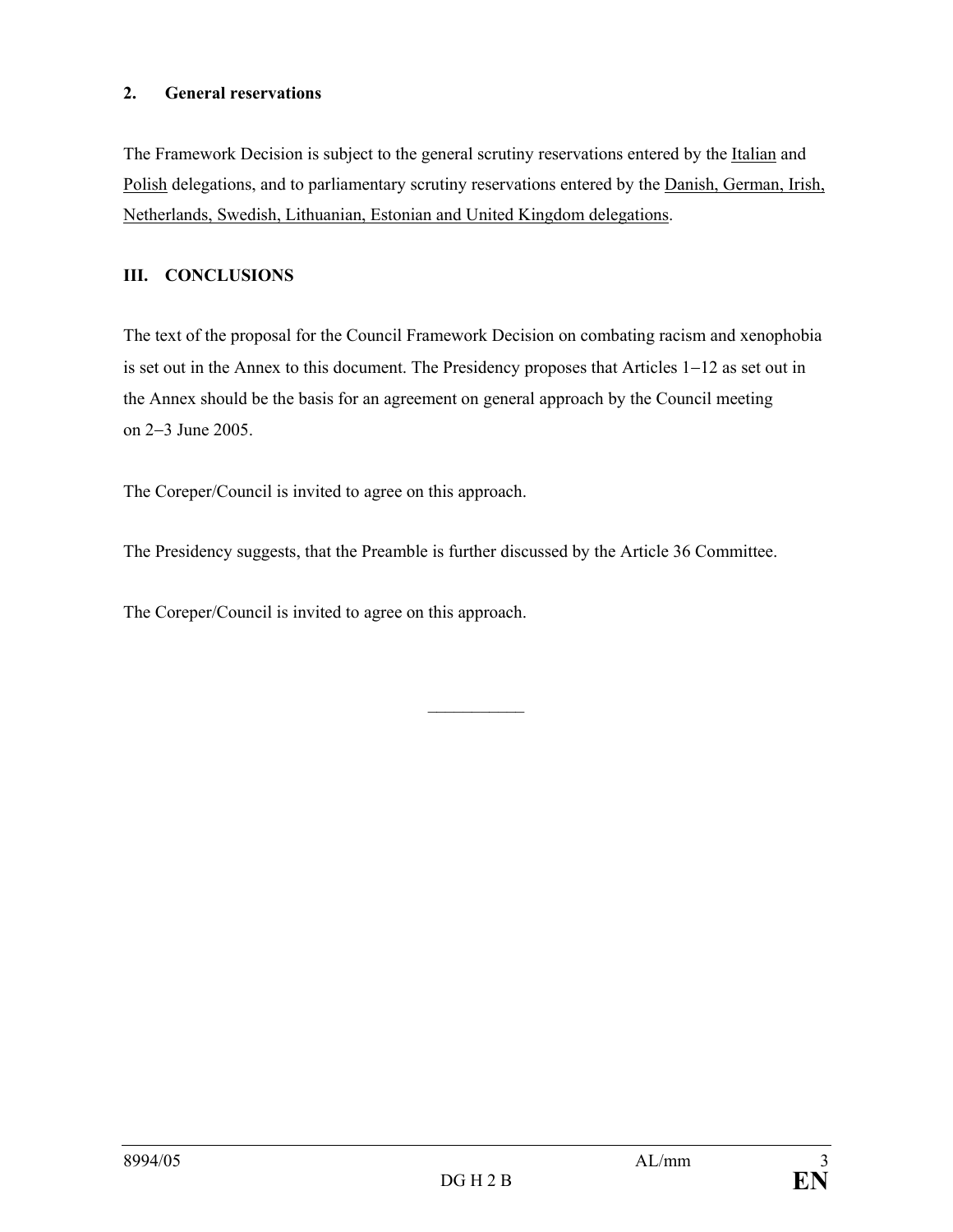# Proposal for a **COUNCIL FRAMEWORK DECISION<sup>1</sup>**

#### **on combating racism and xenophobia**

#### THE COUNCIL OF THE EUROPEAN UNION,

Having regard to the Treaty on European Union, and in particular Articles 29, 31 and 34(2)(b) thereof,

Having regard to the proposal from the Commission **<sup>2</sup>** ,

Having regard to the Opinion of the European Parliament **<sup>3</sup>** ,

Whereas:

(1) Racism and xenophobia are direct violations of the principles of liberty, democracy, respect for human rights and fundamental freedoms and the rule of law, principles upon which the European Union is founded and which are common to the Member States.

 **1** EST parliamentary scrutiny reservation on entire text, IT general scrutiny reservation on entire text.

**<sup>2</sup>** OJ C …

**<sup>3</sup>** OJ C …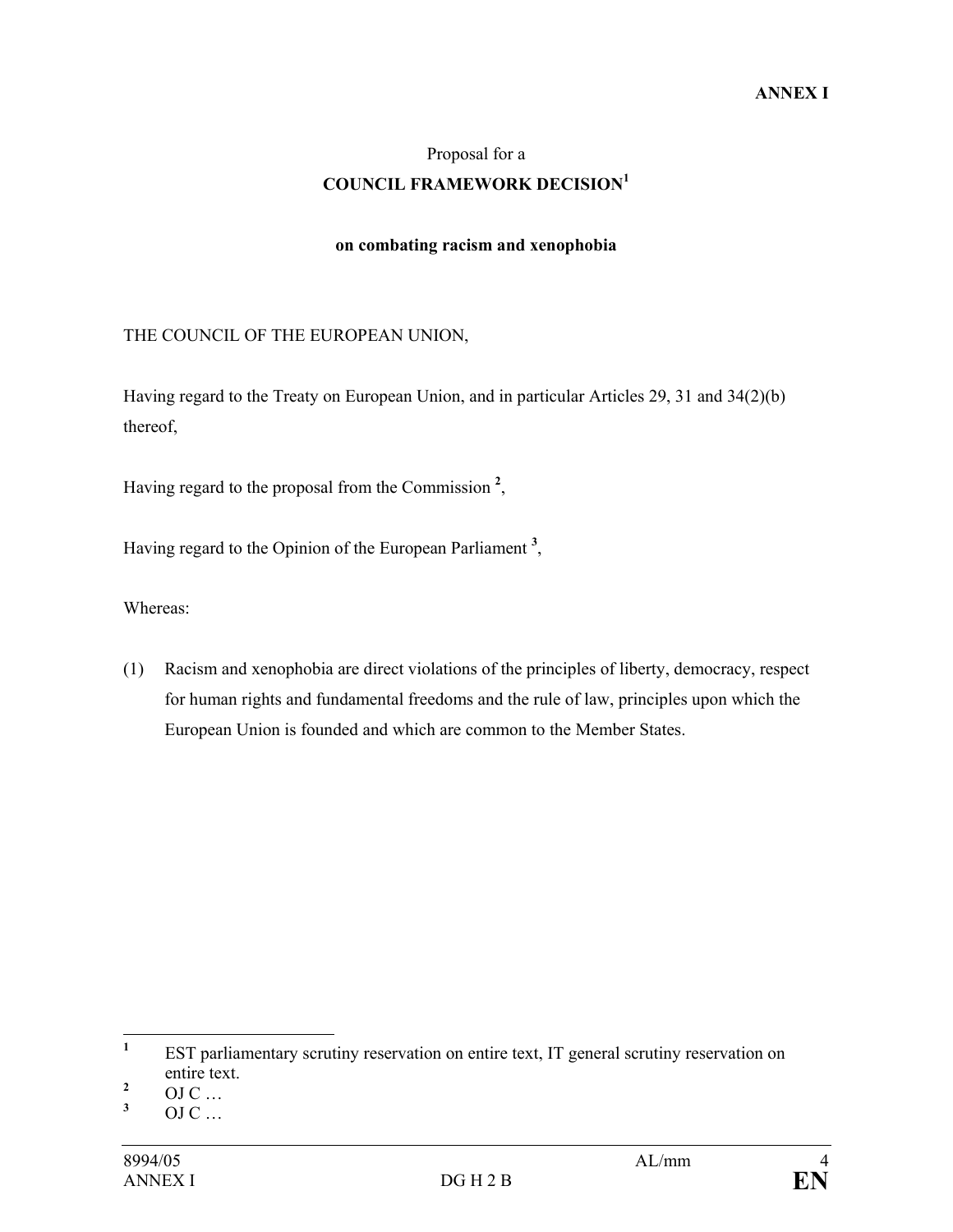- (2) The Action Plan of the Council and the Commission on how to best implement the provisions of the Treaty of Amsterdam on an area of freedom, security and justice **<sup>1</sup>** , the Conclusions of the Tampere European Council of 15 and 16 October 1999 **<sup>2</sup>** , the European Parliament in its resolution of 20 September 2000 **<sup>3</sup>** and the Commission's Communication to the Council and the European Parliament on the biannual update of the Scoreboard **<sup>4</sup>** to review progress on the creation of an area of "freedom, security and justice" in the European Union (second half of 2000) call for action in this field. **In the Hague Programme of 4/5 November 2004, the European Council recalls its firm commitment to oppose any form of racism, anti-Semitism and xenophobia as already expressed in December 2003.**
- (3) Joint Action 96/443/JHA of 15 July 1996 adopted by the Council on the basis of Article K.3 of the Treaty on European Union **<sup>5</sup>** , concerning action to combat racism and xenophobia needs to be followed by further legislative action addressing the need for further approximation of law and regulations of Member States and for overcoming obstacles for efficient judicial cooperation which are mainly based on the divergence of legal approaches in the Member States.
- (4) According to the evaluation of the 1996 Joint Action and work carried out in other international fora, such as the Council of Europe, some difficulties have still been experienced regarding judicial cooperation and therefore there is a need for further improvement of Member States' criminal laws in order to ensure the implementation of a comprehensive and clear legislation to combat racism and xenophobia effectively.

 **1** OJ C 19, 23.1.1999, p. 1.

**<sup>2</sup>** http://ue.eu.int/en/Info/eurocouncil/index.htm.

**<sup>3</sup>** OJ C 146, 17.5.2001, p. 110.

**<sup>4</sup>** COM(2000) 782 final.

**<sup>5</sup>** OJ L 185, 24.7.1996, p. 5.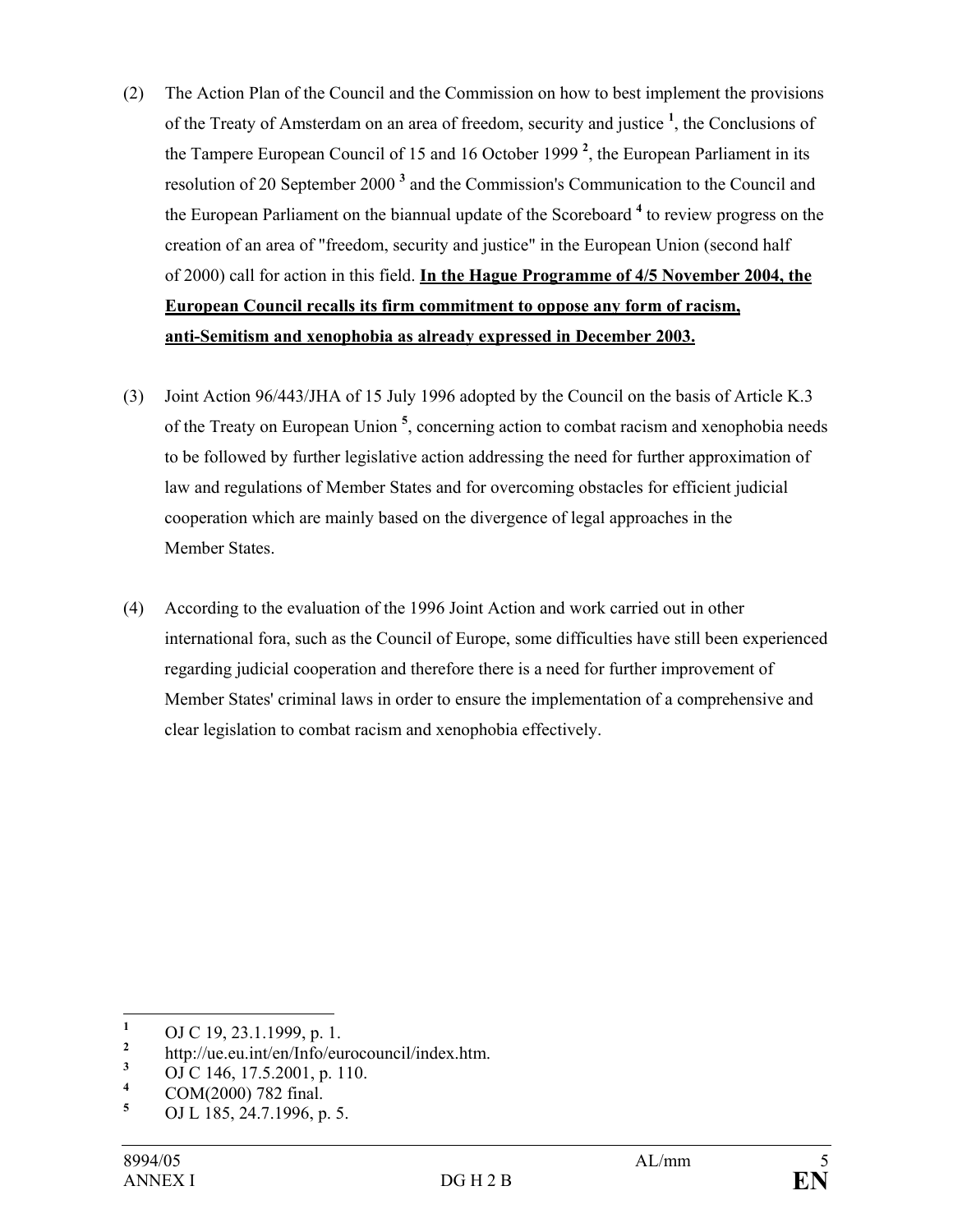- (5) **Racism and xenophobia constitute a threat against groups of persons which are target of such behaviour.** It is necessary to define a common criminal law approach in the European Union to this phenomenon of racism and xenophobia in order to ensure that the same behaviour constitutes an offence in all Member States and that effective, proportionate and dissuasive penalties and sanctions are provided for natural and legal persons having committed or being liable for such offences.
- (5a) "Descent" refers mainly to persons or groups of persons who descend from persons who could be identified by certain characteristics (such as race or colour), but not necessarily all of these characteristics still exist. In spite of that, because of their descent, such persons or groups of persons may be subject to hatred, discrimination or violence. "Descent" does not refer to social origin.
- (5b) "Religion" broadly refers to persons defined by reference to their religious convictions or beliefs.

# **(5c) "Hatred" refers to hatred based on race, colour, religion, descent or national or ethnic origin.**

- (6) Racist or xenophobic motivation should be taken into account as an aggravating factor when imposing penalties for ordinary offences. This would constitute a direct response to perpetrators of such offences and have a deterrent effect.
- (7) An offence concerning racism and xenophobia committed in the exercise of a professional activity, should be considered as an aggravating circumstance since it entails an abuse and is particularly reprehensible.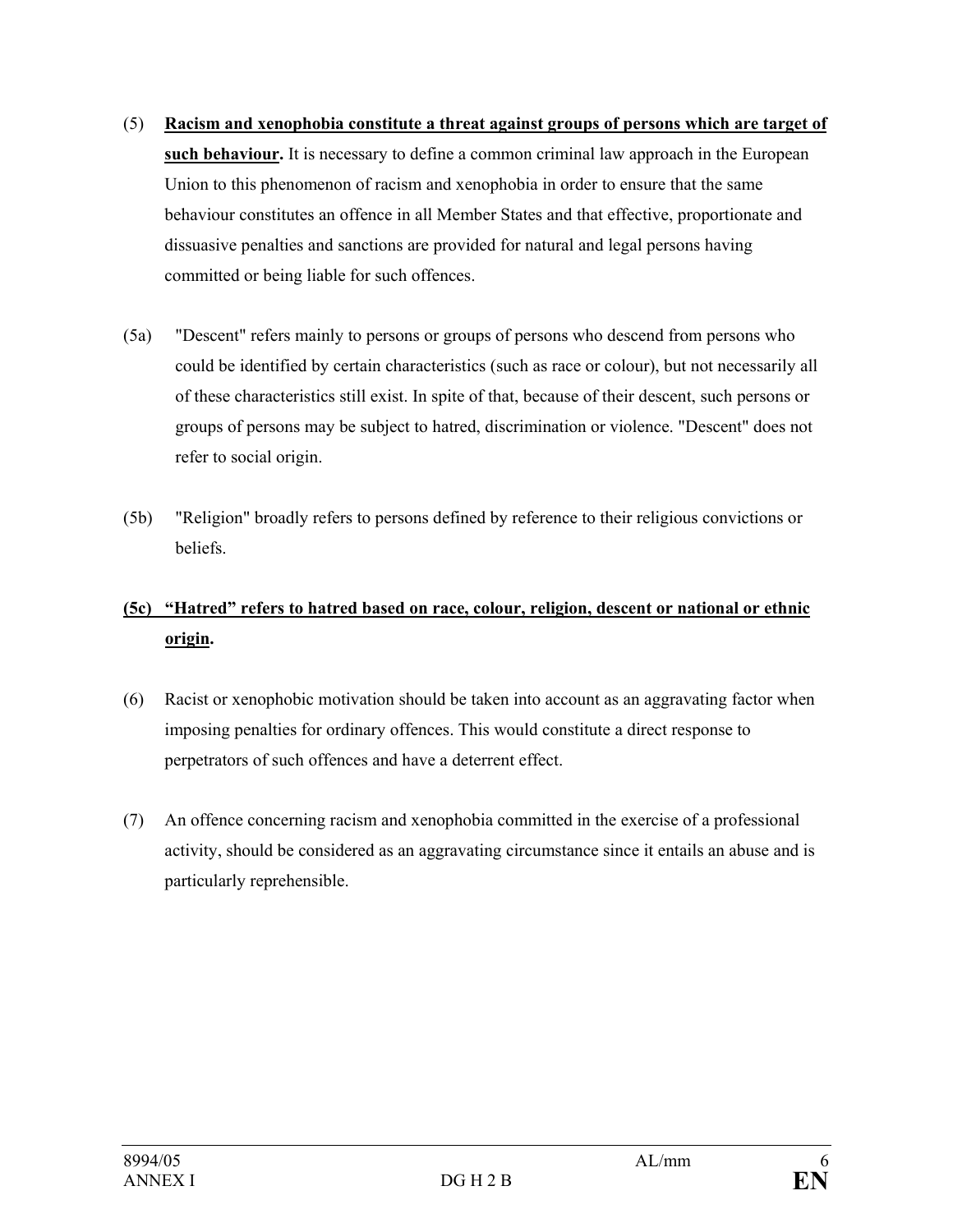- (8) It should be ensured that investigations and prosecutions of offences involving racism and xenophobia are not dependent on reports or accusation made by victims, who are often particularly vulnerable and reluctant to initiate legal proceedings.
- (9) Judicial cooperation in criminal matters should be promoted to combat more effectively racist and xenophobic offences **[…]**
- (10) **[…]**
- (11) **[…]**
- (12) Since the objectives of ensuring that racism and xenophobia be sanctioned in all Member States by effective, proportionate and dissuasive criminal penalties and improving and encouraging judicial cooperation by removing potential obstacles, cannot be sufficiently achieved by the Member States individually, as rules have to be common and compatible, and can therefore better achieved at the level of the Union, the Union may adopt measures, in accordance with the principle of subsidiarity as referred to in Article 2 of the EU Treaty and as set out in Article 5 of the EC Treaty. In accordance with the principle of proportionality, as set out in the latter Article, this Framework Decision does not go beyond what is necessary in order to achieve those objectives.
- (13) This Framework Decision is without prejudice to the powers of the European Community.
- (14) Joint Action 96/443/JHA should be repealed since with the adoption of the Treaty of Amsterdam, of Council Directive 2000/43/EC of 29 June 2000 implementing the principle of equal treatment between persons irrespective of racial or ethnic origin<sup>1</sup> and of this Framework Decision, it has become obsolete.

 **1** OJ L 180, 19.7.2000, p. 22.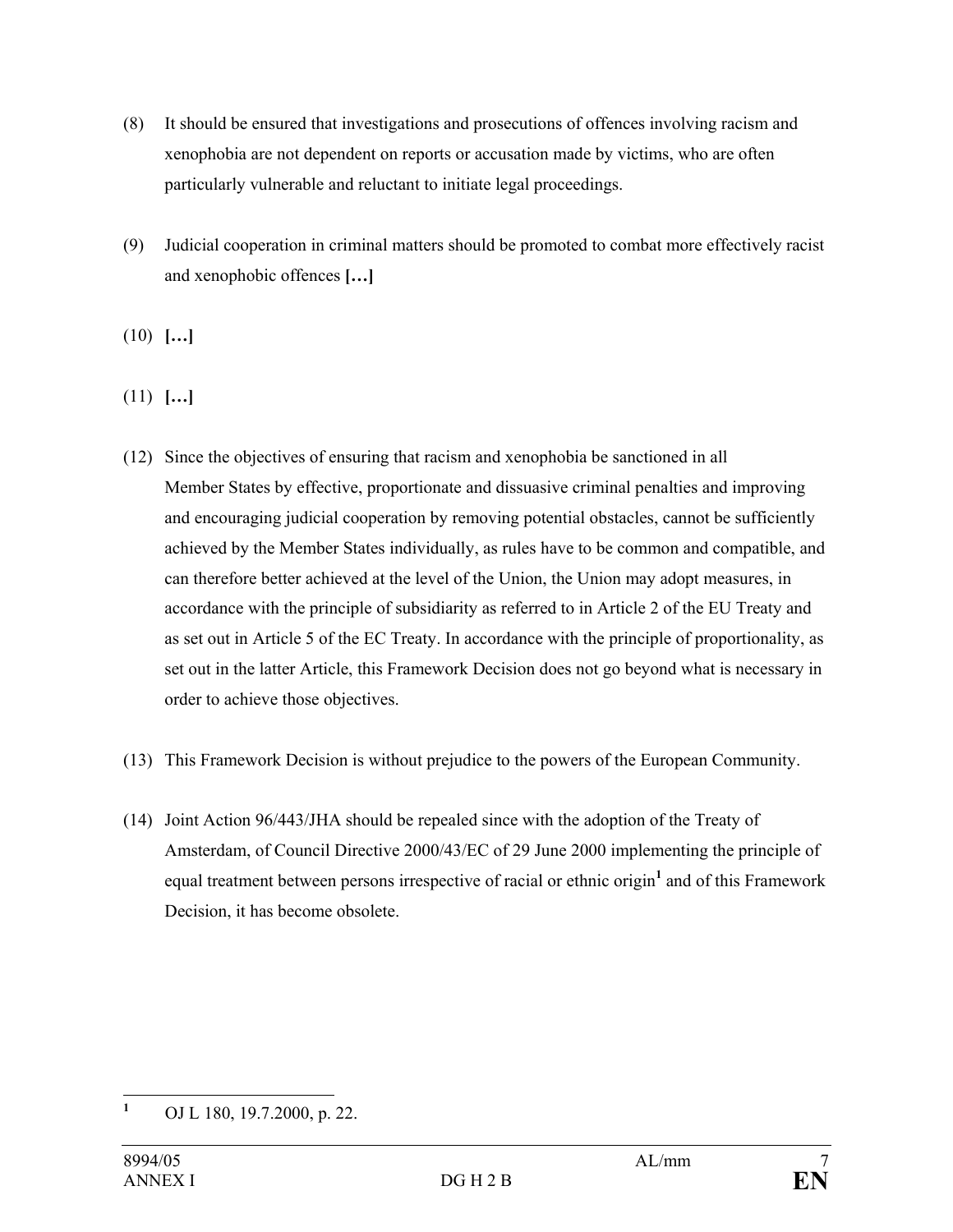- (15) This Framework Decision respects the fundamental rights and observes the principles recognised in particular by the European Convention on Human Rights, in particular Articles 10 and 11 thereof, and by the Charter of Fundamental Rights of the European Union, and notably Chapters II and VI thereof.
- (16) This Framework Decision respects fundamental rights and observes the principles recognised by Article 6 of the Treaty on European Union.
- (16 bis) Considerations relating to respect for the freedom of association, freedom of the press and freedom of expression in other media **[…]** have led **in many Member States** to procedural guarantees and to special rules in national law as to the determination or limitation of liability. **[…]**

(17) **[…]** 

## HAS DECIDED AS FOLLOWS:

# *Article 1 Offences concerning racism and xenophobia*

1. Each Member State shall take the measures necessary to ensure that the following intentional conduct is punishable:

(a) publicly inciting to **discrimination**, violence or hatred directed against a group of persons or a member of such a group defined by reference to race, colour, religion, descent or national or ethnic origin;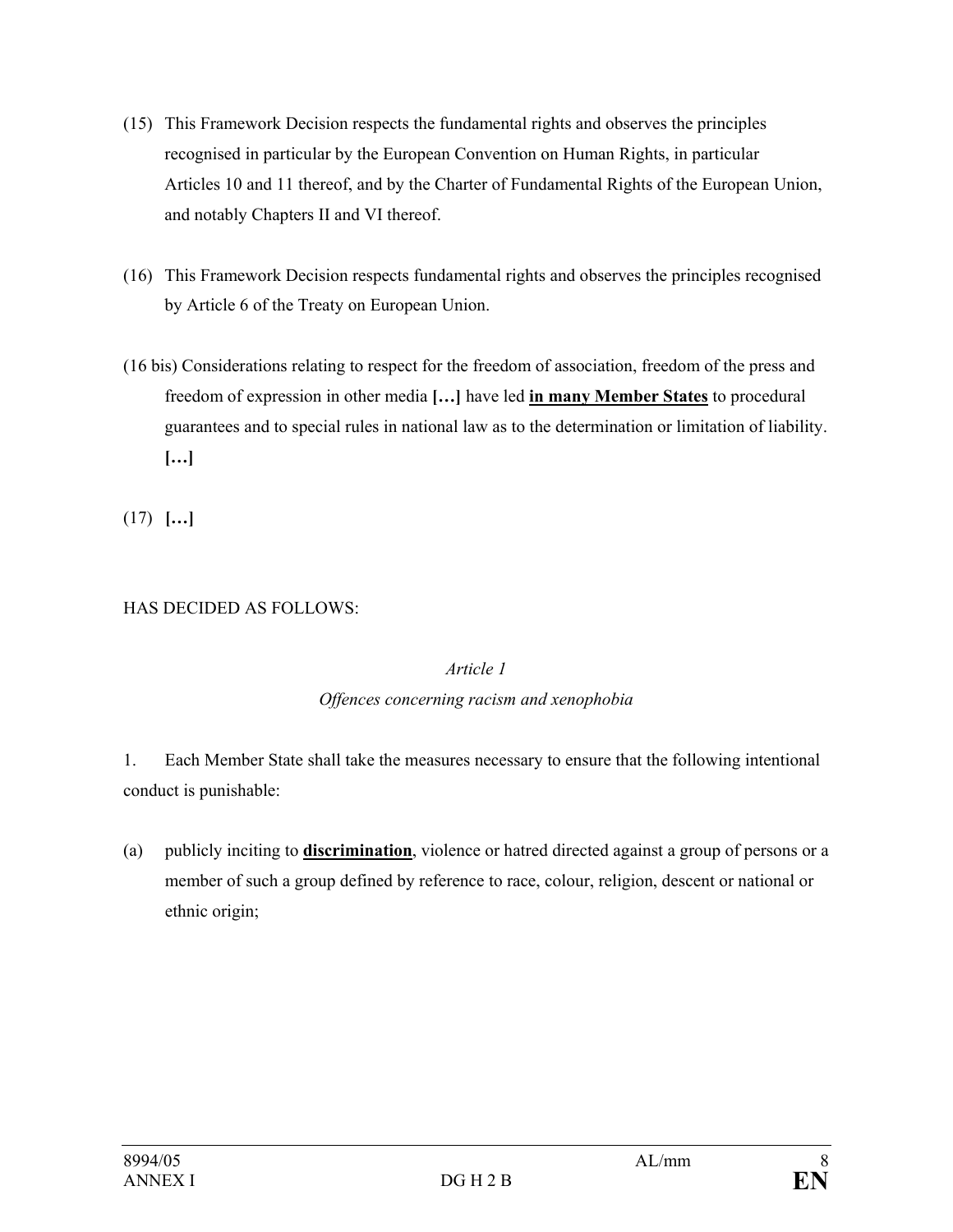- (b) the commission of an act referred to in point a) by public dissemination or distribution of tracts, pictures or other material;
- (c) publicly condoning, denying or grossly trivialising of crimes of genocide, crimes against humanity and war crimes as defined in Articles 6, 7 and 8 of the Statute of the International Criminal Court, directed against a group of persons or a member of such a group defined by reference to race, colour, religion, descent or national or ethnic origin **[…]**;
- (d) publicly condoning, denying or grossly trivialising of the crimes defined in Article 6 of the Charter of the International Military Tribunal appended to the London Agreement of 8 April 1945, directed against a group of persons or a member of such a group defined by reference to race, colour, religion, descent or national or ethnic origin. **[…]**

**2. Any Member State may, at the time of the adoption of this Framework Decision by the Council, make a statement that it will make denying or grossly trivialising of the crimes referred to in paragraph 1 (c) and/or (d) punishable only if the crimes referred to in these paragraphs have been established as historical facts by a final decision of the international court.**

**3. In due time before the expiry of two years after the deadline referred to in Article 11(1) for implementation of this Framework Decision, the Council shall review paragraph 2 of this Article.**

## *Article 2*

## *Instigation, aiding and abetting*

1. Each Member State shall take the measures necessary to ensure that aiding and abetting in the commission of the conduct referred to in Article 1 is punishable.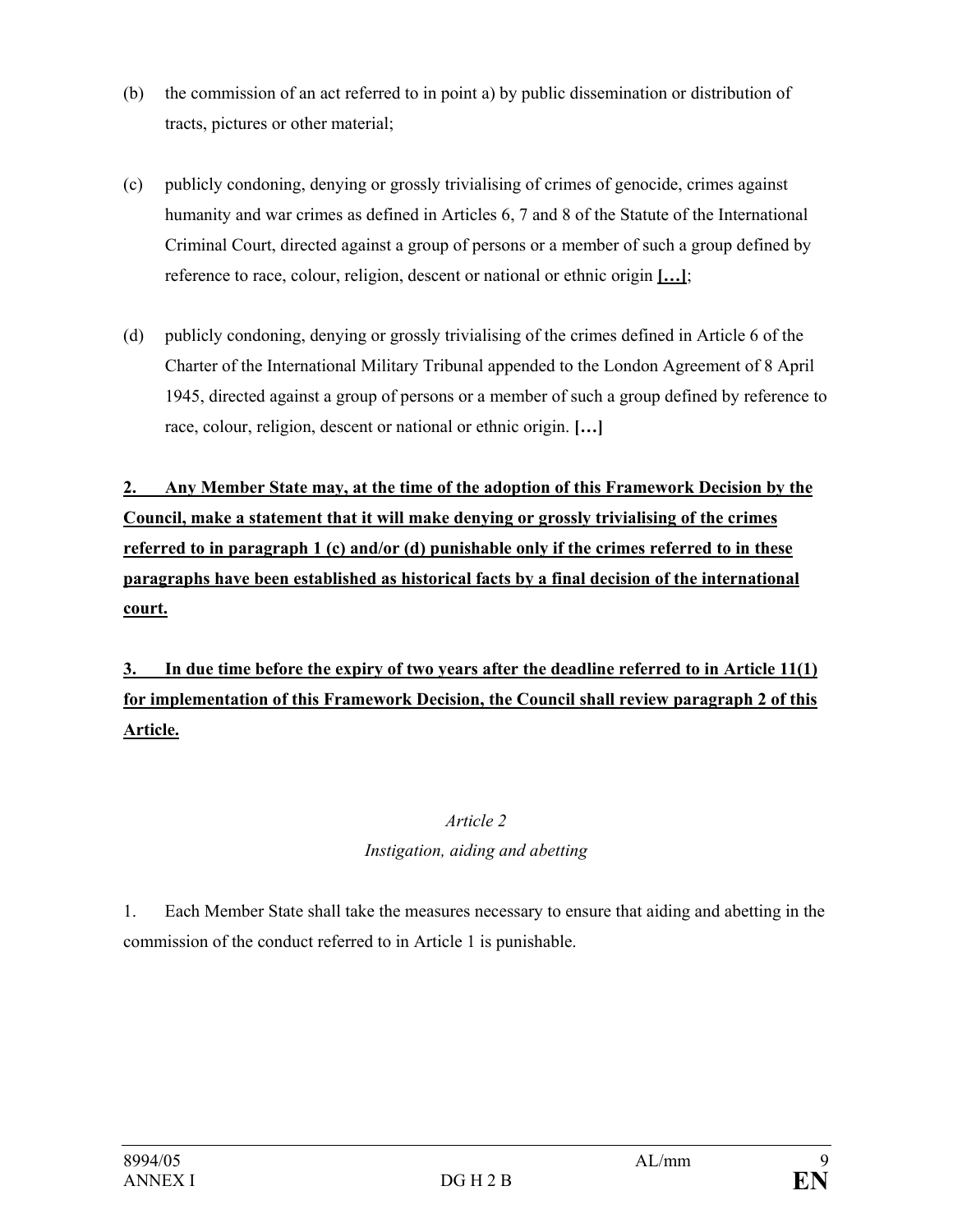2. Each Member State shall take the measures necessary to ensure that instigating the conduct referred to in Article 1 (c) and (d) is punishable.

# *Article 3*

## *Sanctions*

1. Each Member State shall take the necessary measures to ensure that the conduct referred to in Articles 1 and 2 is punishable by effective, proportionate and dissuasive criminal penalties.

2. Each Member State shall take the necessary measures to ensure that the conduct referred to in Article 1 is punishable by criminal penalties of a maximum of at least between 1 and 3 years of imprisonment.

# *Article 4 Racist and xenophobic motivation*

For offences other than those referred to in Articles 1 and 2, **[…]** Member States shall take the necessary measures to ensure that racist and xenophobic motivation is considered an aggravating factor, or, alternatively that such motivation may be taken into consideration by the courts in the determination of the penalties.

## *Article 5 Liability of legal persons*

1. Each Member State shall take the necessary measures to ensure that legal persons can be held liable for the conduct referred to in Articles 1 and 2, committed for their benefit by any person, acting either individually or as part of an organ of the legal person, who has a leading position within the legal person, based on: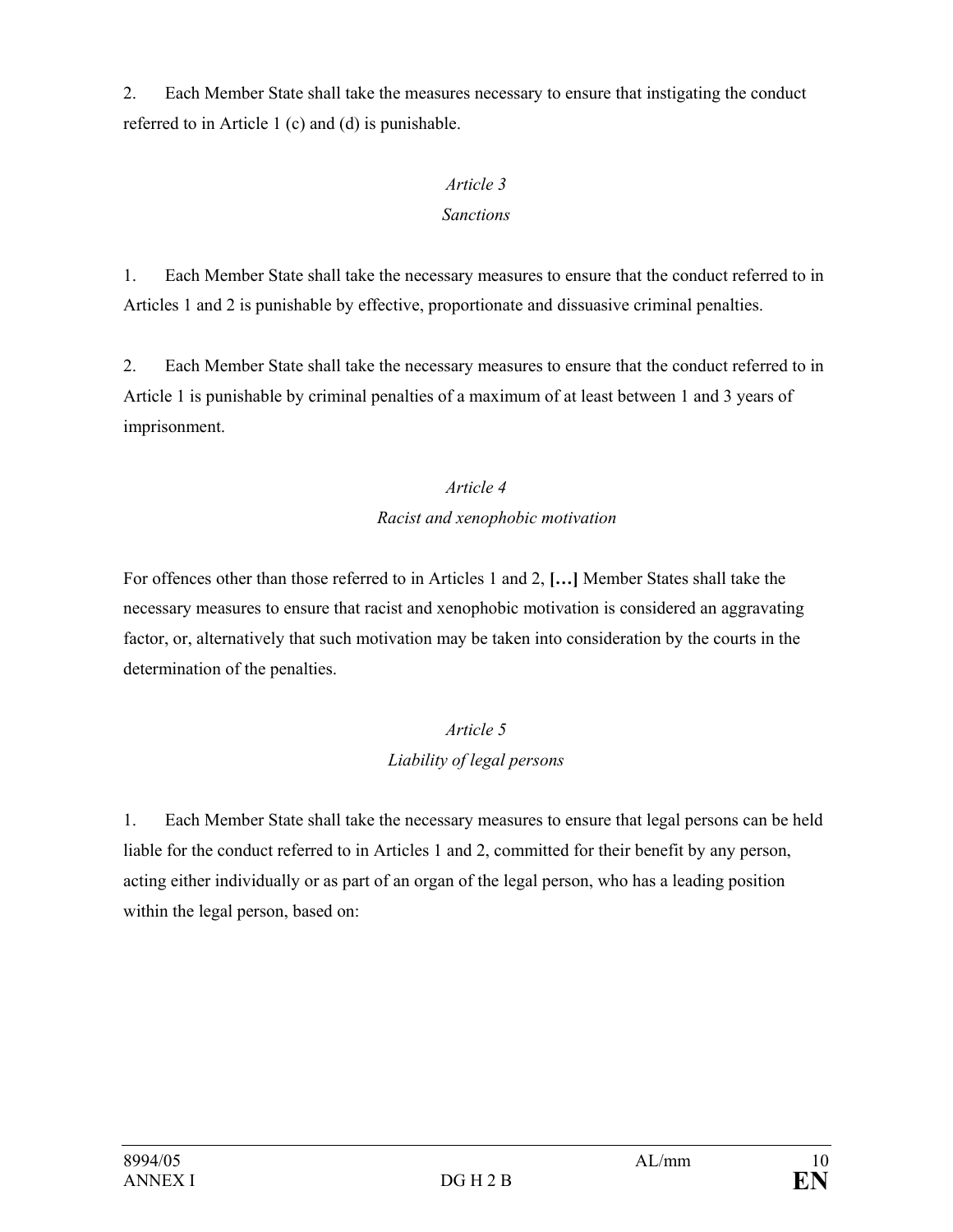(a) a power of representation of the legal person, or

(b) an authority to take decisions on behalf of the legal person, or

(c) an authority to exercise control within the legal person.

2. Apart from the cases already provided for in paragraph 1, each Member State shall take the necessary measures to ensure that a legal person can be held liable where the lack of supervision or control by a person referred to in paragraph 1 has made possible the commission of the conduct referred to in Articles 1 and 2 for the benefit of that legal person by a person under its authority.

3. Liability of a legal person under paragraphs 1 and 2 shall not exclude criminal proceedings against natural persons who are perpetrators or accessories in the conduct referred to in Articles 1 and 2.

4. "Legal person" means any entity having such status under the applicable national law, except for States or other public bodies in the exercise of State authority and for public international organisations.

# *Article 6 Sanctions for legal persons*

1. Each Member State shall take the necessary measures to ensure that a legal person held liable pursuant to Article 5(1) is punishable by effective, proportionate and dissuasive sanctions, which shall include criminal or non-criminal fines and may include other sanctions, such as:

(a) exclusion from entitlement to public benefits or aid;

(b) temporary or permanent disqualification from the practice of commercial activities;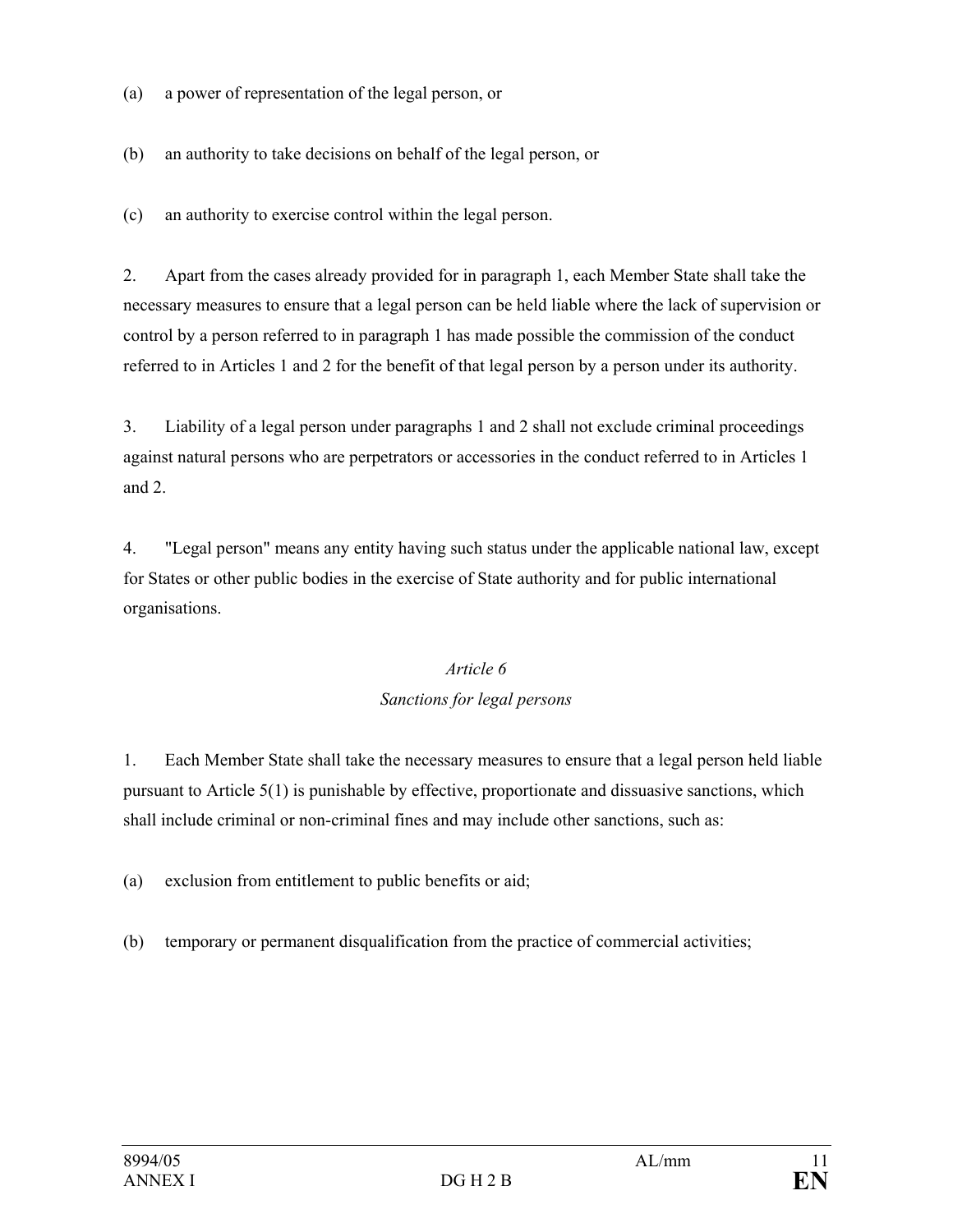(c) placing under judicial supervision;

(d) a judicial winding-up order.

2. Member States shall take the necessary measures to ensure that a legal person held liable pursuant to Article 5(2) is punishable by effective, proportionate and dissuasive sanctions or measures.

# *Article 7 Constitutional rules and fundamental principles*

# **1. This Framework Decision shall not have the effect of modifying the obligation to respect fundamental rights and fundamental legal principles as enshrined in Article 6 of the Treaty establishing European Union.**

**2**. This Framework Decision shall not have the effect of requiring Member States to take measures in contradiction to their constitutional rules and fundamental principles relating to freedom of association, freedom of the press and the freedom of expression in other media or rules governing the rights and responsibilities of, and the procedural guarantees for, the press or other media where these rules relate to the determination or limitation of liability.

## *Article 8 Scope of criminal liability*

- 1. A Member State may exclude from criminal liability conduct referred to in:
- (a) Article 1 **[…]**, where the conduct is directed against a group of persons or a member of such a group defined by reference to religion and this is not a pretext for directing acts against a group of persons or a member of such a group defined by reference to race, colour descent, or national or ethnic origin**.**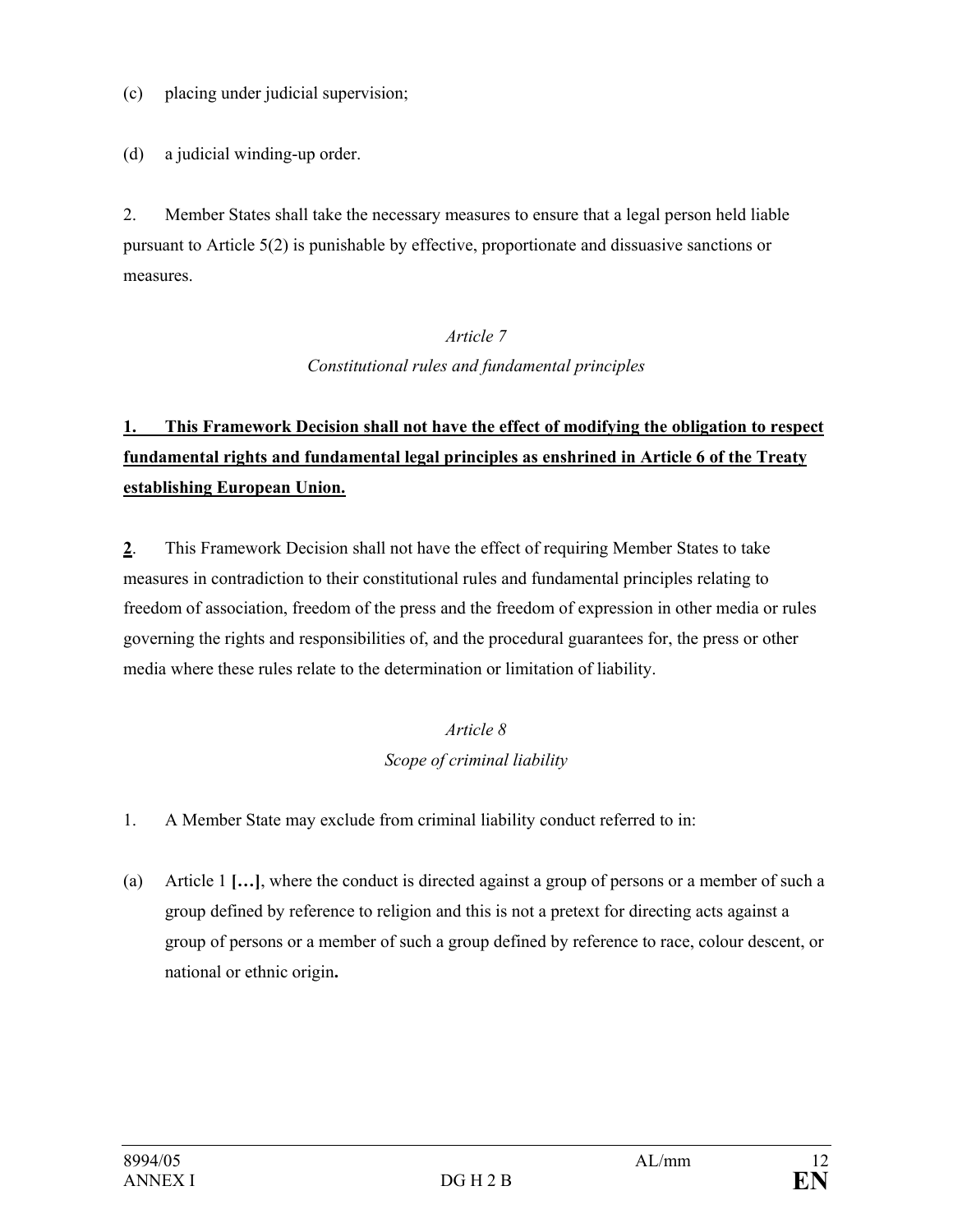- (b) Article  $1(a)$ , where the conduct relates to discrimination which is carried out in a manner unlikely [...] to incite to violence or hatred directed against a group of persons or a member of such a group as referred to in Article 1.
- (c) Article 1(c) and (d), where the conduct is **[…]** carried out in a manner unlikely **[…]** to incite to violence or hatred directed against a group of persons or a member of such a group as referred to in Article 1.
- (d) Article 1**[…]**, where the conduct is not threatening, abusive or insulting.

2. **Where** a Member State under applicable legal instruments on mutual legal assistance in criminal matters has the possibility to refuse to provide mutual assistance on the basis of the principle of double criminality, it may, regarding conduct it has excluded from criminal liability pursuant to paragraph 1 **[…]**, only use that possibility where**<sup>1</sup>** :

- (a) at least a significant part of the offence **concerned** has been committed in the territory of that State or in a place treated as such; or
- (b) the offence concerned has been committed outside the territory of the requesting State and the law of the requested State does not allow prosecution for the same offences where committed outside its territory

3. In due time before the expiry of two years after the deadline referred to in Article 11(1) for implementation of this Framework Decision, the Council shall review this Article.

 **1** IT, IE, DK, LT, NL, SE, UK delegations opted for the deletion of this paragraph of Article 8 and they have reservation on this point. The COM stated that deletion of this paragraph would be a step back in respect to the Joint Action of 1996.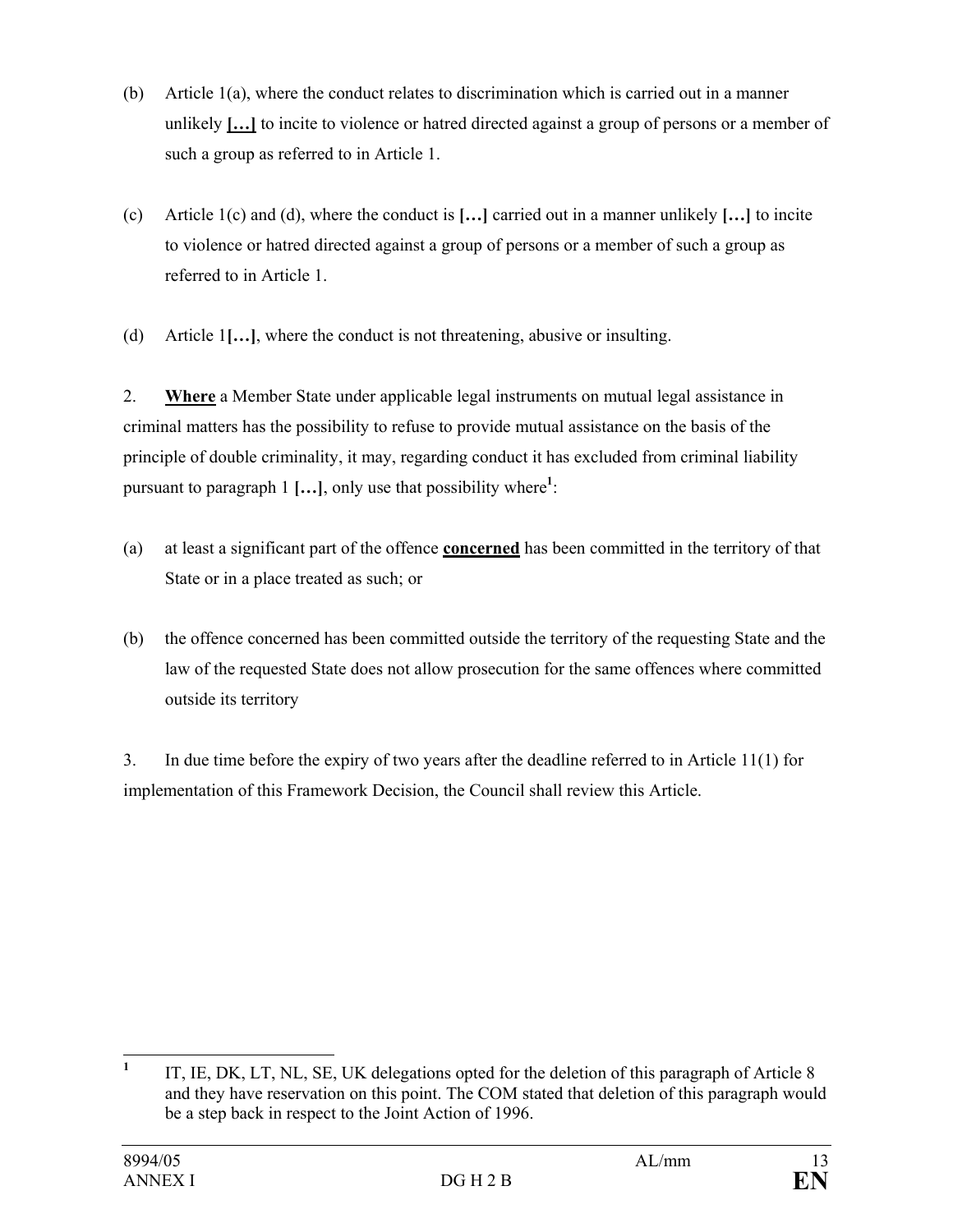#### *Article 9*

#### *Initiation of prosecutions*

Each Member State shall take the necessary measures to ensure that investigations into or prosecution of conducts referred to in Articles 1 and 2 shall not be dependent on the report or accusation made by a victim of the conduct, at least in the most serious cases where the conduct has been committed in its territory.

## *Article 10 Jurisdiction*

1. Each Member State shall take the necessary measures to establish its jurisdiction with regard to the conduct referred to in Articles 1 and 2 where the conduct has been committed:

(a) in whole or in part within its territory; or

- (b) by one of its nationals; or
- (c) for the benefit of a legal person that has its head office in the territory of that Member State.

2. When establishing jurisdiction in accordance with paragraph 1(a), each Member State shall take the necessary measures to ensure that its jurisdiction extends to cases where the conduct is committed through an information system and:

- (a) the offender commits the conduct when physically present in its territory, whether or not the conduct involves material hosted on an information system in its territory;
- (b) the conduct involves material hosted on an information system in its territory, whether or not the offender commits the conduct when physically present in its territory.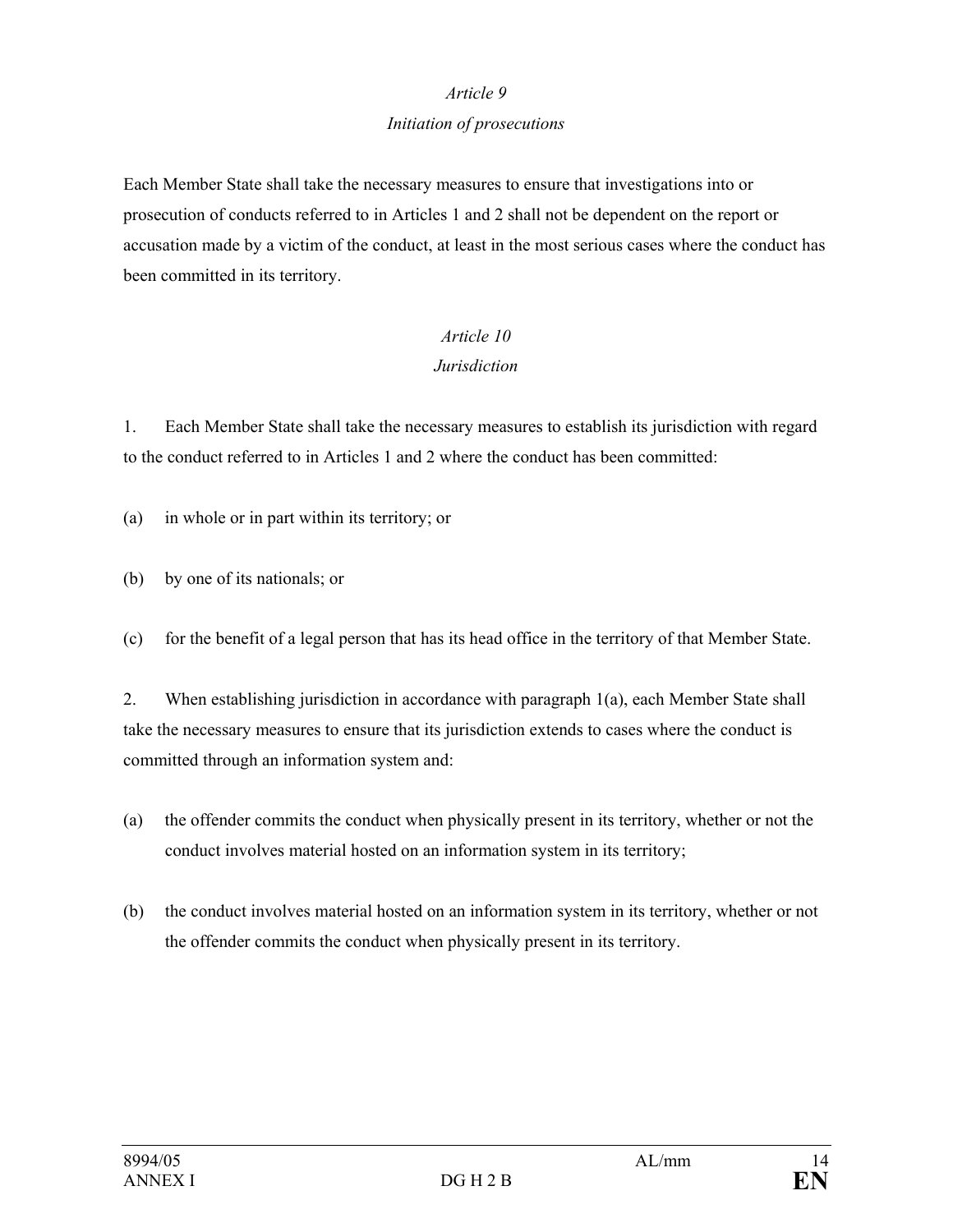3. A Member State which under its laws, does not as yet extradite or surrender its own nationals shall take the necessary measures to establish its jurisdiction over and to prosecute, where appropriate, the conduct referred to in article 1 and 2 when it is committed by one of its own nationals outside its territory.

4. A Member State may decide not to apply, or to apply only in specific cases or circumstances, the jurisdiction rule set out in paragraphs 1 (b) and (c).

5. Member States shall inform the General Secretariat of the Council and the Commission accordingly where they decide to apply paragraph 3, where appropriate with an indication of the specific cases or circumstances in which the decision applies.

# *Article 11*

## *Implementation*

1. Member States shall take the necessary measures to comply with this Framework Decision by [30 June 2007].

2. By the same date Member States shall transmit to the General Secretariat of the Council and to the Commission the text of any provisions transposing into their national legislation the obligations imposed on them under this Framework Decision. By [30 June 2008] at the latest on the basis of a report drawn up on the basis of this information and a written report from the Commission, the Council shall asses whether Member State have taken the necessary measures in order to comply with this Framework Decision.

# *Article 12 Repeal of Joint Action 96/443/JHA*

The Joint Action 96/443/JHA is hereby repealed.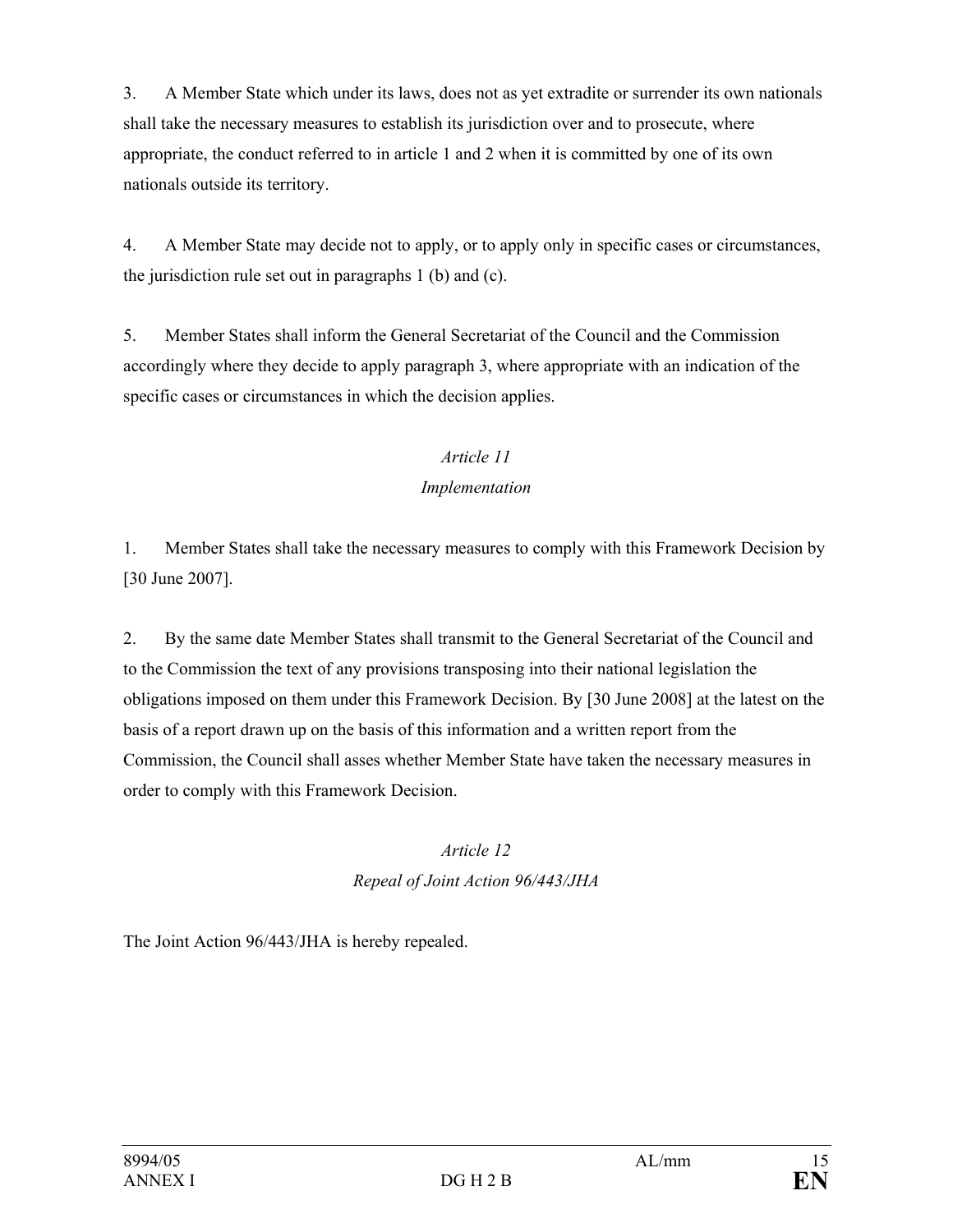## *Article 13*

## *Territorial application*

This Framework Decision shall apply to Gibraltar.

# *Article 14 Entry into force*

This Framework Decision shall enter into force on the date of its publication in the *Official Journal of the European Communities*.

 $\mathcal{L}_\text{max}$ 

Done at Brussels,

 *For the Council The President*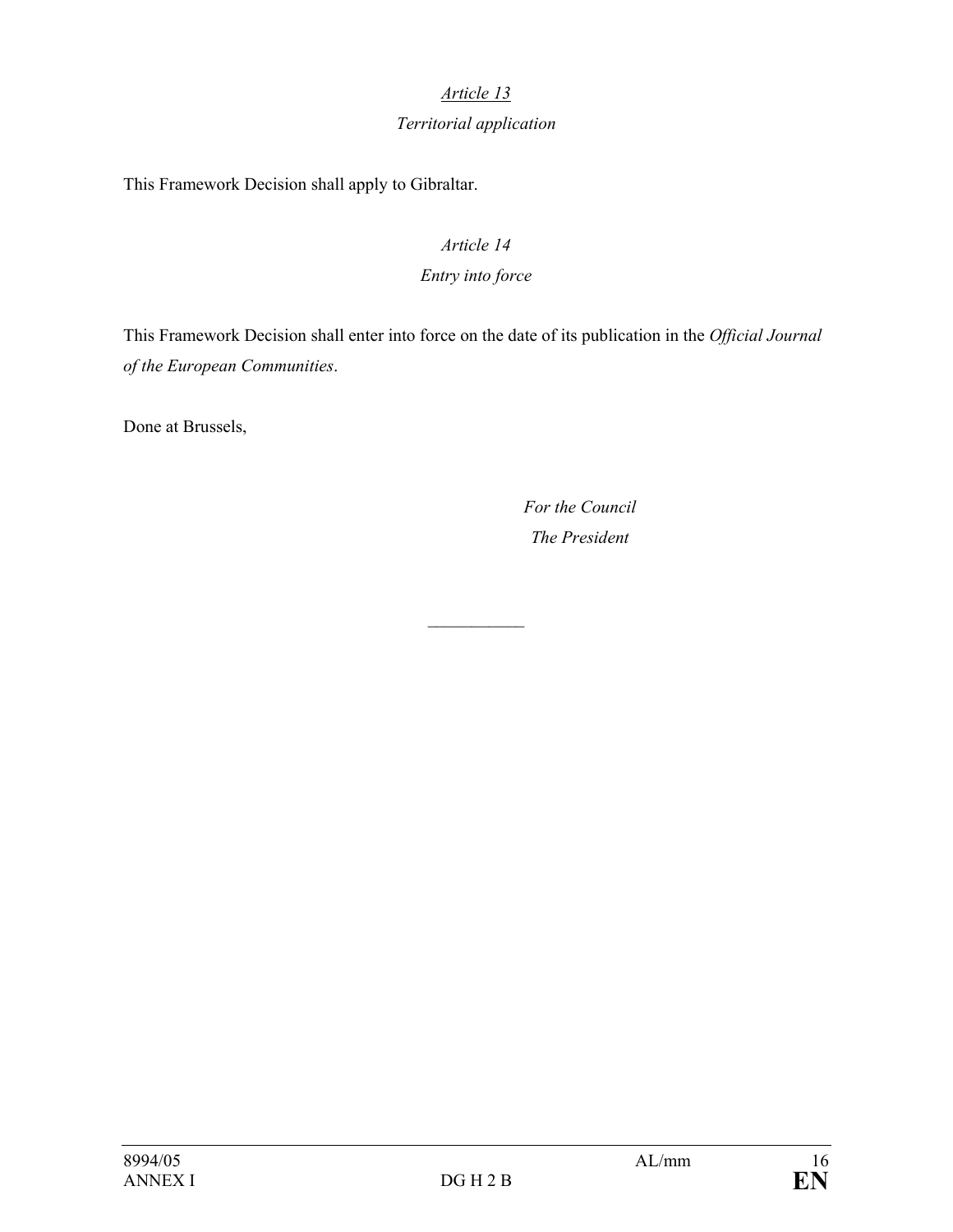**ANNEX II** 

### **Declaration for entry in the minutes of the Council at the adoption of the Framework Decision**

#### **Declaration by the Commission**

"The Commission takes the view that the Framework Decision is not the appropriate legal instrument by which to require Member States to introduce sanctions of a criminal nature at national level in the case of public incitement to discrimination.

As the Commission has pointed out on several occasions within Council bodies, it considers that in the context of the competences conferred on it for the purpose of attaining the objectives set out in Article 2 of the Treaty establishing the European Community, the Community is competent to require the Member States to impose sanctions at national level – including criminal sanctions if appropriate – where that proves necessary in order to attain a Community objective.

This is the case for matters relating to combating discrimination which are the subject of Article 13 of the Treaty establishing the European Community.

 $\frac{1}{2}$ 

If the Council adopts the Framework Decision despite this Community competence, the Commission reserves all the rights conferred on it by the Treaty."